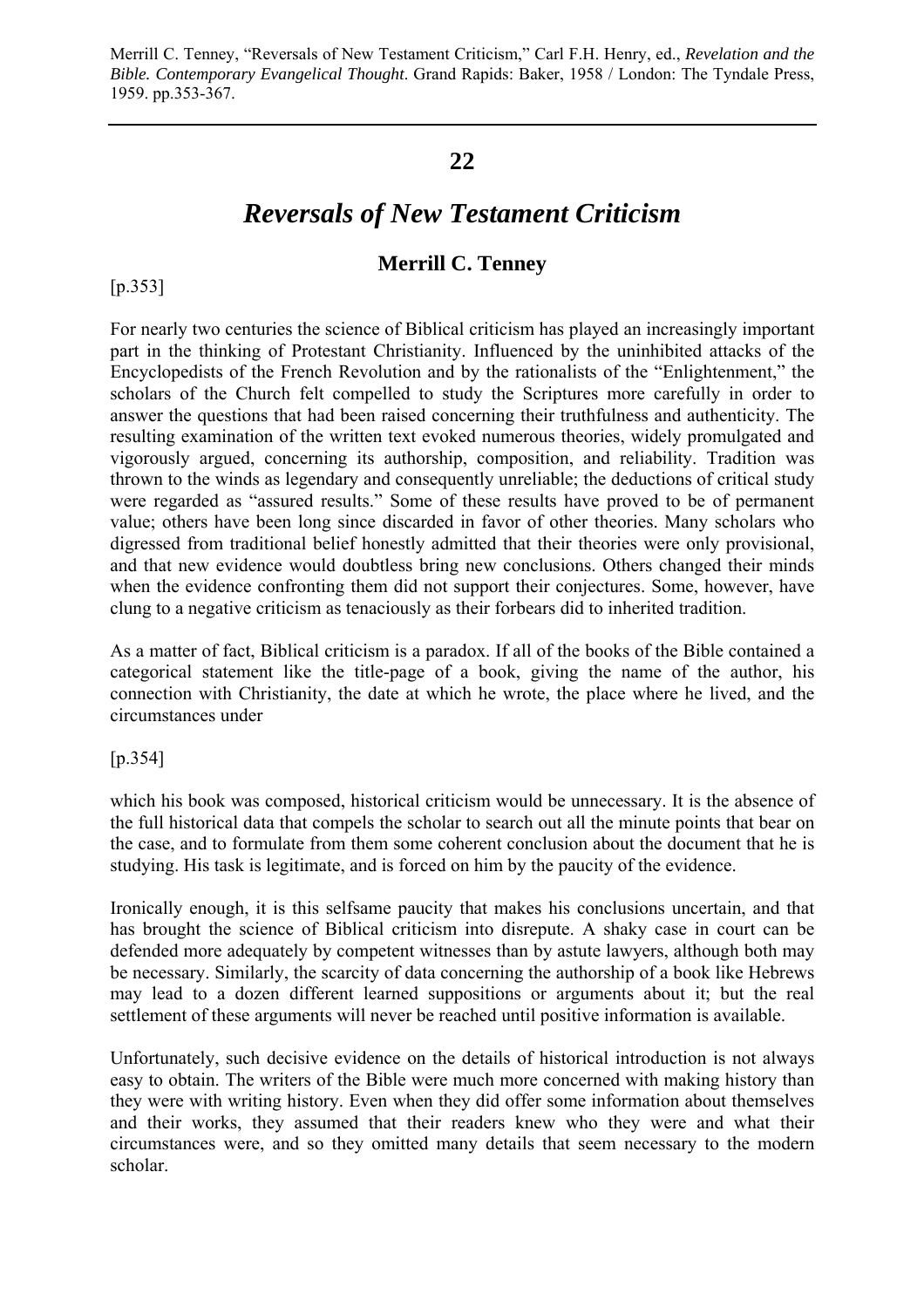Of course, one should remember that Scripture was not given by God to entertain scholars but to convey a message. Nor was the scholarly approach wholly lacking; for Luke, in his wellknown preface in Luke 1:1-4, stated plainly both the process and the intent of his work. Paul states in several passages (Gal. 1:11-12, I Cor. 15:1-11, I Thess. 2:13) that his writings were not simply his own opinions, but that they were to be received as the Word of God. There is no dearth of evidence that the writers of the New Testament looked upon their own works as authoritative, but often the precise details of origin are missing. Consequently, in order to reconstruct the framework of these writings many theories have been proposed. The evaluation of some of these proposals in the field of New Testament research will be the main burden of this chapter.

## **I. THE SYNOPTIC PROBLEM**

The place of honor in the long history of New Testament criticism should be assigned to the Synoptic Problem. How can the Gospels of Matthew, Mark, and Luke resemble each other so closely if they are totally independent of each other, and how can they be so distinctive if they are simply copies of each other, or of some common source? The literary phenomena of the Gospels have been minutely studied for a century and a half, and in that time certain conclusions have been reached which have been almost universally adopted.

Modern Synoptic Criticism began with Lessing (1729-1781), a German

[p.355]

philosopher and essayist, who held that there was an original Aramaic Gospel which Matthew condensed and which Mark and Luke enlarged. Herder (1744-1803), a pupil of Kant, suggested that Mark was the first of the trio, and that later on an Aramaic Gospel was written which appeared in Matthew and which was used by Luke. The theory of an oral tradition as the basis for the Synoptics was proposed by Gieseler (1792-1854), and in substance it was carried on in the nineteenth century by Westcott (1825-1901). Numerous other solutions have been proposed, but the one most universally held today is that Luke and Matthew derived their content largely from Mark, which they contain almost in its entirety, and from a collection of the sayings or teachings of Jesus which for want of a better name is called "Q," from the German *Quelle*, meaning "source."

So firmly entrenched has this latter theory become that Sanday, as long ago as 1911, began an essay on "The Conditions under Which the Gospels Were Written" by saying:

We assume that the marked resemblances between the first three Gospels are due to the use of common documents, and that the fundamental documents are two in number: (1) a complete Gospel practically identical with our St. Mark, which was used by the evangelists whom we know as St. Matthew and St. Luke; and (2) a collection consisting mainly but not entirely of discourses, which may perhaps have been known to, but was probably not systematically used by St. Mark, but which supplied the groundwork of certain common matter in St. Matthew and St. Luke (*Studies in the Synoptic Problem*, p. 4).

Sanday's statement of the case represents quite fairly the chief assumption of the majority of critical scholars for the last 50 years. Even such conservative writers as A. T. Robertson in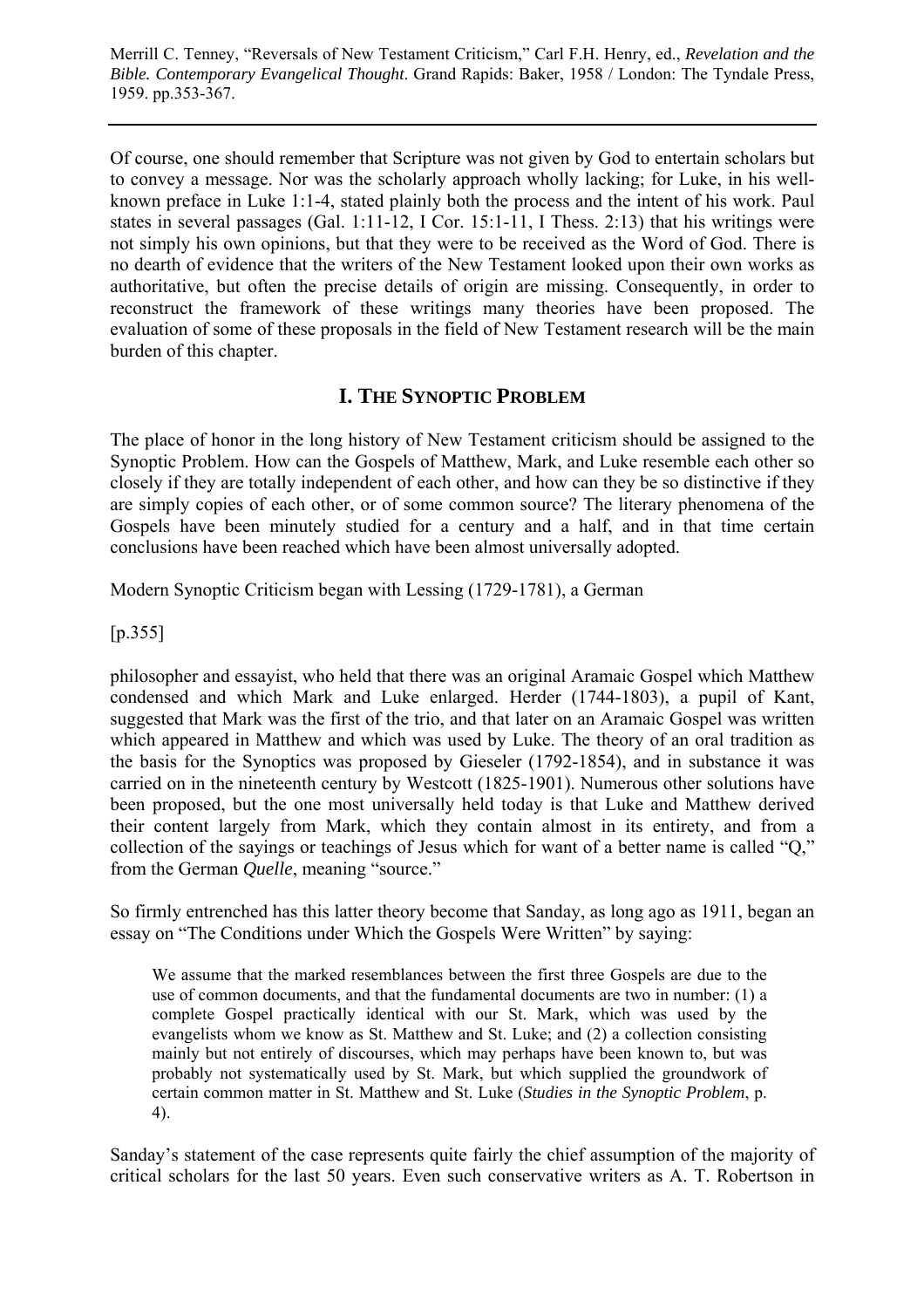America and W. Graham Scroggie in Britain have espoused the Two-Document theory in one aspect or another. In recent times, however, some new developments of thought have shaken confidence in it considerably.

For one thing, the rise of the Formgeschichte school has brought back the old concept of oral tradition into the forum of discussion. In an attempt to get behind the two documents of the current hypothesis, the analysts of the text began to consider the units that composed it. These units consisted of sayings or stories or blocks of teaching that could have been circulated individually and later collected into the "sources" or documents mentioned above. A little reflection, however, brought further questions. Who would have circulated these stories? How would they have been used? For what purpose would they have been employed? If they were really widely current among Christian believers, and were used as illustrations or texts for Christian preaching, why was it necessary to predicate that the persons who collected and assembled them were other than the traditional Gospel writers? Undoubtedly there are scholars who hold to the Formgeschichte theory as con-

#### [p.356]

comitant with the Two-Document theory, but there is a perceptible trend away from it back to some form of the theory of oral tradition.

Not only does the Formgeschichte theory offer a positive alternative to a documentary theory, but there is also a trend toward the abandonment of the hypothetical Q. Its existence has always been shadowy. Although the verbal similarities existing between sections of Matthew and of Luke have been interpreted as reflections of a non-Marcan original which both Evangelists used, such a document has never been found. Of course, a very early collection of the sayings of Jesus and of some stories concerning him remains possible. One such fragment appeared among the papyri of Egypt, and has already been published by Grenfell and Hunt (1897) under the title, "The Logia of Jesus." Another, "A Fragment of an Unknown Gospel," was edited by Bell and Skeat (1935). Neither Q nor any approximation of it has yet been discovered, however, nor is there any record of such a source in patristic literature.

While it is true that the foregoing reasoning may have the disadvantage of being based on an argument from silence, it is also true on the positive side that some modern scholars are challenging the existence of Q. A. M. Farrer, in an essay entitled "On Dispensing with Q," published in 1955 (*Studies in the Gospels*, D. E. Nineham, Ed.), has propounded that the critical study of the Synoptic Gospels can simplify its process by dispensing with Q. It is, he avers, quite unnecessary to hypothecate it unless we assume that St. Luke never read St. Matthew. Both of these Gospels, he says, were composed in the same literary region and about the same time, between A.D. 75 and A.D. 90. Mark's Gospel was extant and known in the same place and at the same time. It would be quite possible for the Evangelists to have known each other directly, and to have interchanged information or manuscripts, had they chosen to do so.

Not only is Q non-existent as a separate document, but no attempt to recover it from the Gospels has been successful. No two reconstructions are alike. There is no unanimity among those who propose the theory as to what the contents of the original document might be, except that it consisted chiefly of discourses and teachings. Furthermore, if Q had been written containing only a collection of Jesus' sayings and a few scattered narratives, it would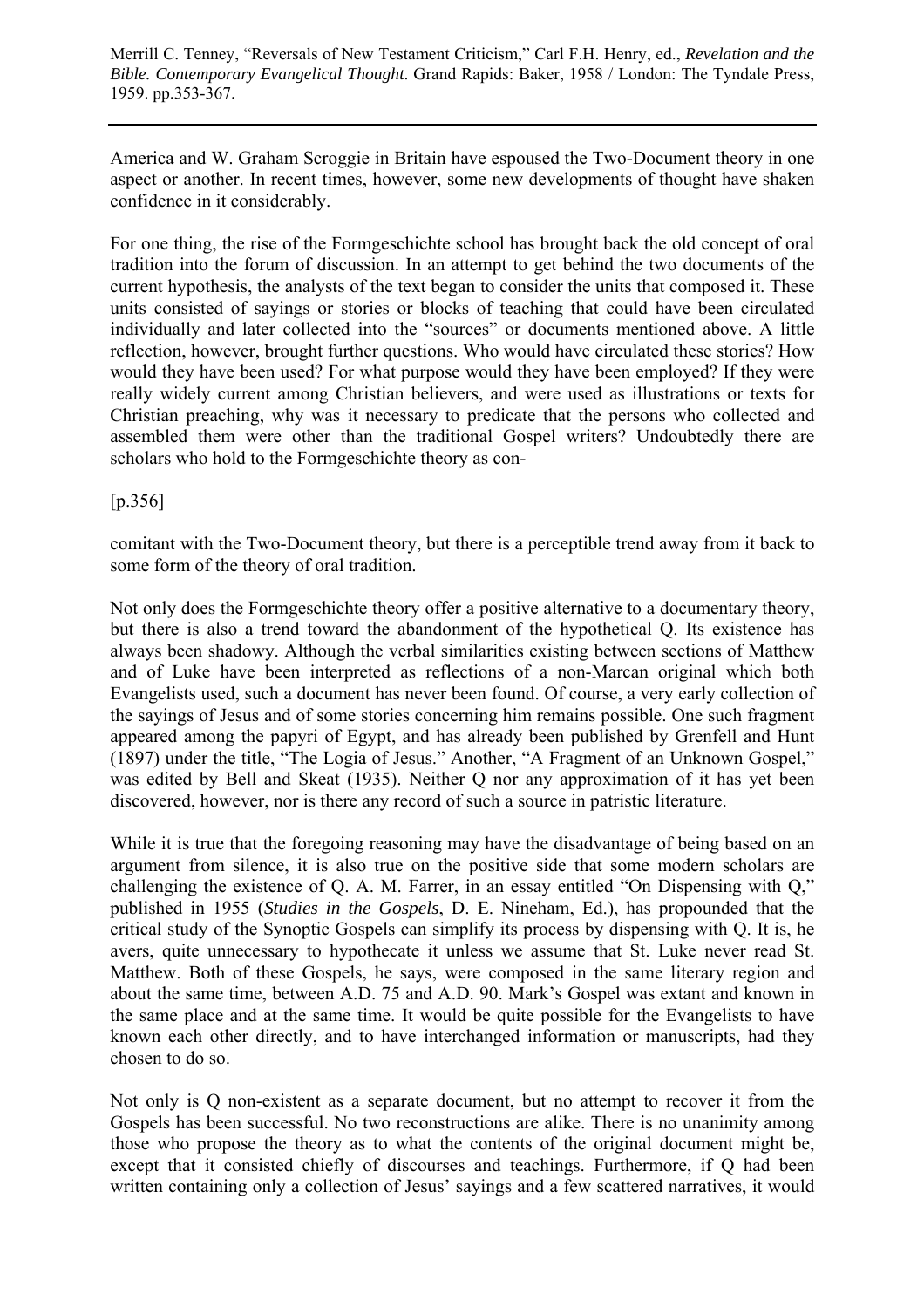not have reflected at all the general trend in gospel teaching characteristic of its age. Farrer observes that when Luke referred to his sources of information he spoke of Gospels; and Q was not a Gospel.

In another work published in 1957, a posthumous volume by Wilfred C. Knox on *The Sources of the Synoptic Gospels: Matthew and Luke*, the author suggests that the material may not have come from a single source, but that there may have been a number of short tracts used for teaching which the writers of these Gospels combined in their works. Without making any commitment on the validity of Knox' theory, one may say that he has

[p.357]

at least presented a plausible alternative to the Two-Document theory that supplants the hypothetical Q.

## **II. THE DATE OF ACTS**

A second important subject of historical criticism has been the book of Acts. Its historicity was assailed by F. C. Baur of Tübingen, who, under the influence of Hegel and Schleiermacher, became a thoroughgoing rationalist. He contended that Acts was produced about the middle of the second century for the express purpose of glossing over a long standing dispute between the Pauline or universalizing party in the Church, which advocated Gentile liberty, and the Petrine or Judaizing party, which held to a strict observance of the Law. The book of Acts was thus not an actual history of what had taken place in the first century, but was historical romance written for propaganda purposes. Baur remarked that "[its] statements... can only be looked upon as an intentional deviation from historical truth in the interest of the special tendency which they possess."

The same general opinion was reiterated by Weiszäcker in 1902 in his *Apostolic Age*, and in more recent years has been held by Kirsopp Lake and John Knox, although neither of these men would necessarily follow the Tübingen school in all details. They agree, however, on the historical unreliability of Acts, and to a date of writing that places it somewhere between A.D. 90 and 150.

Counter to this dismissal of Acts and its writer as unreliable is the teaching of Sir William Ramsay (1851-1939). Trained in the German historical school of the mid-nineteenth century which followed the Tübingen theory, he entered upon his career as a classical scholar and archaeologist. He became interested in the antiquities of Asia Minor, and spent a number of years in traveling through the country, studying its people, its terrain, and the remains of classical civilization. To his surprise he discovered that the most valuable guide to Asia Minor of the first century was the book of Acts. After examining carefully the actual territory over which Paul and the writer of Acts presumably traveled, and after comparing the book with the results of his historical and geographical investigations, Ramsay said:

The boundaries of the districts mentioned in Acts... are true to the period in which the action lies... they are based on information given by an eye-witness, a person who had been engaged in the action described.... The present writer takes the view that Luke's history is unsurpassed in respect of its trustworthiness (*The Bearing of Recent Discovery on the Trustworthiness of the New Testament*, pp. 79 f.).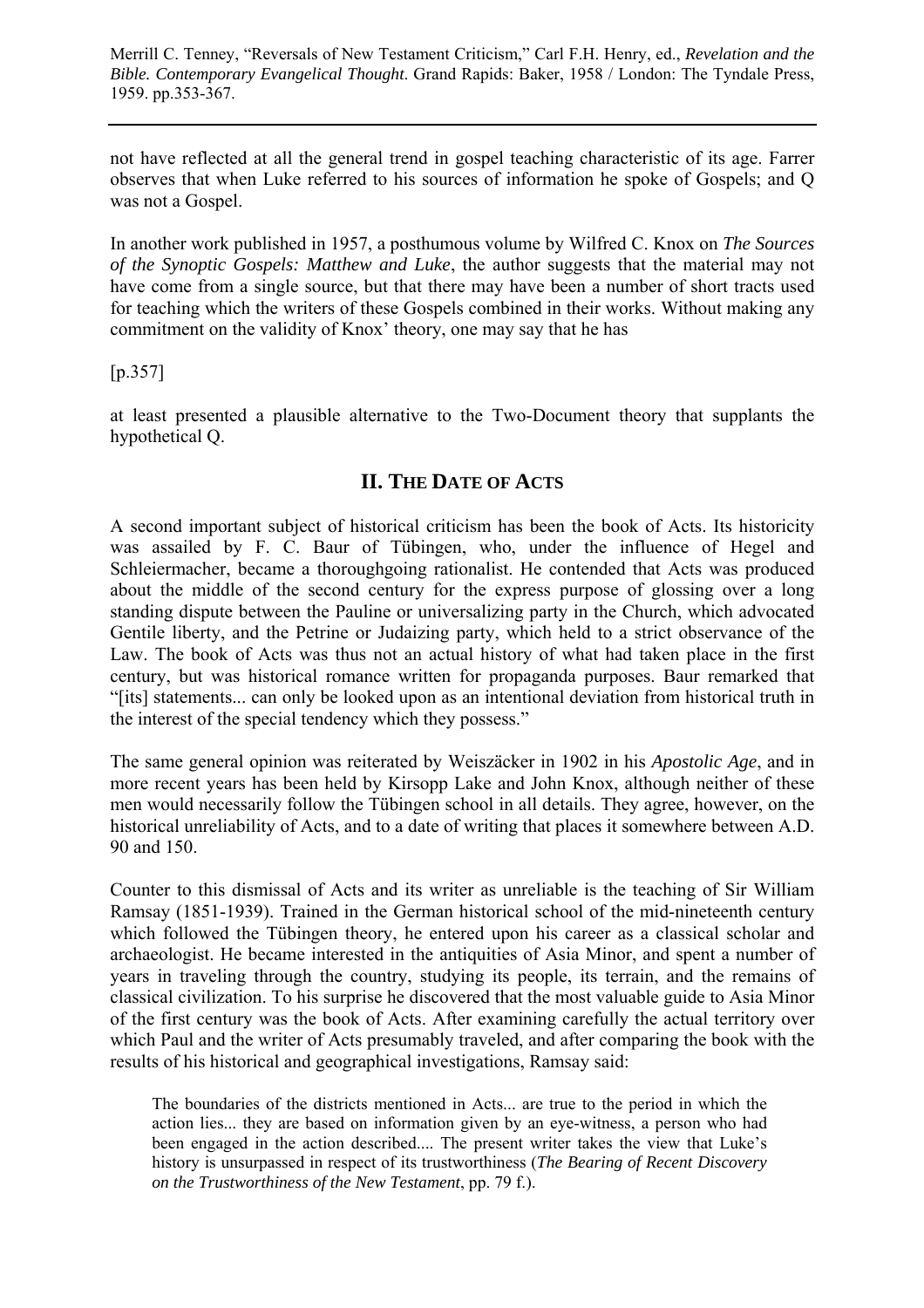An even more astounding reversal of opinion was that of Adolf Harnack (*Luke, the Physician*, 1907), who could not by any stretch of the imagina-

[p.358]

tion be described as a conservative in Biblical criticism. Writing in 1907, Harnack said:

Ten years ago, in the preface to the first volume of the second part of my "History of Christian Literature" I stated that the criticism of the sources of primitive Christianity was gradually returning to the traditional standpoints. My friends [of the rationalistic school] have taken offence at this statement of mine, although I had in part established its truth.... Let me, therefore, now express my absolute conviction that many traditional positions are untenable and must give place to new and startling discoveries.... We can now assert that *during the years 30-70 A.D.,* and *on the soil of Palestine*—more particularly in Jerusalem—*this tradition as a whole took the essential form* which it presents in its later development.... This result of research is becoming clearer day by day, and is steadily replacing the earlier "critical" hypothesis [the Tübingen theory] which assumes that the fundamental development of Christian tradition extended over a period of some one hundred years, and that in its formation the whole Diaspora played a part as important as that of the Holy Land and its primitive churches (*Luke, the Physician*, 1907, pp. vi, vii).

After an intensive and highly detailed study of the Greek text of Luke and Acts he came to the conclusion that both were written by the same author; that the author was a companion of Paul; and that he must have been Luke the physician, whom Paul mentions in his epistles. He affirmed that Acts was written in A.D. 62 or earlier, and that it is an accurate historical statement of the events which it describes.

Recent archaeological and historical discoveries have tended to confirm these judgments. At no point has archaeological evidence contradicted Luke, though not all of his statements have yet been corroborated. His use of the proper titles for contemporary officials, his accuracy in describing cities, and in locating provincial boundaries which changed frequently during the first century, and his vivid description of ancient navigation in Acts 27 bespeak an essential historical truthfulness that is quite the opposite of the careless partisan writing of which he had been accused.

## **III. THE FOURTH GOSPEL**

A similar change has begun to take place in the critical attitude toward the Fourth Gospel. The traditional view, founded largely on the testimony of the Fathers of the second century, Justin Martyr, Tatian, and Irenaeus, assumed that the Gospel was the product of John the son of Zebedee, who wrote it in his extreme old age at Ephesus. This view was generally held by the church with very few exceptions down to the last of the eighteenth century, when it was first challenged by Evanson, a clergyman of the Church of England, who questioned both the authorship and validity of the Gospel. In 1826 Bretschneider, a German writer, published the first systematic

[p.359]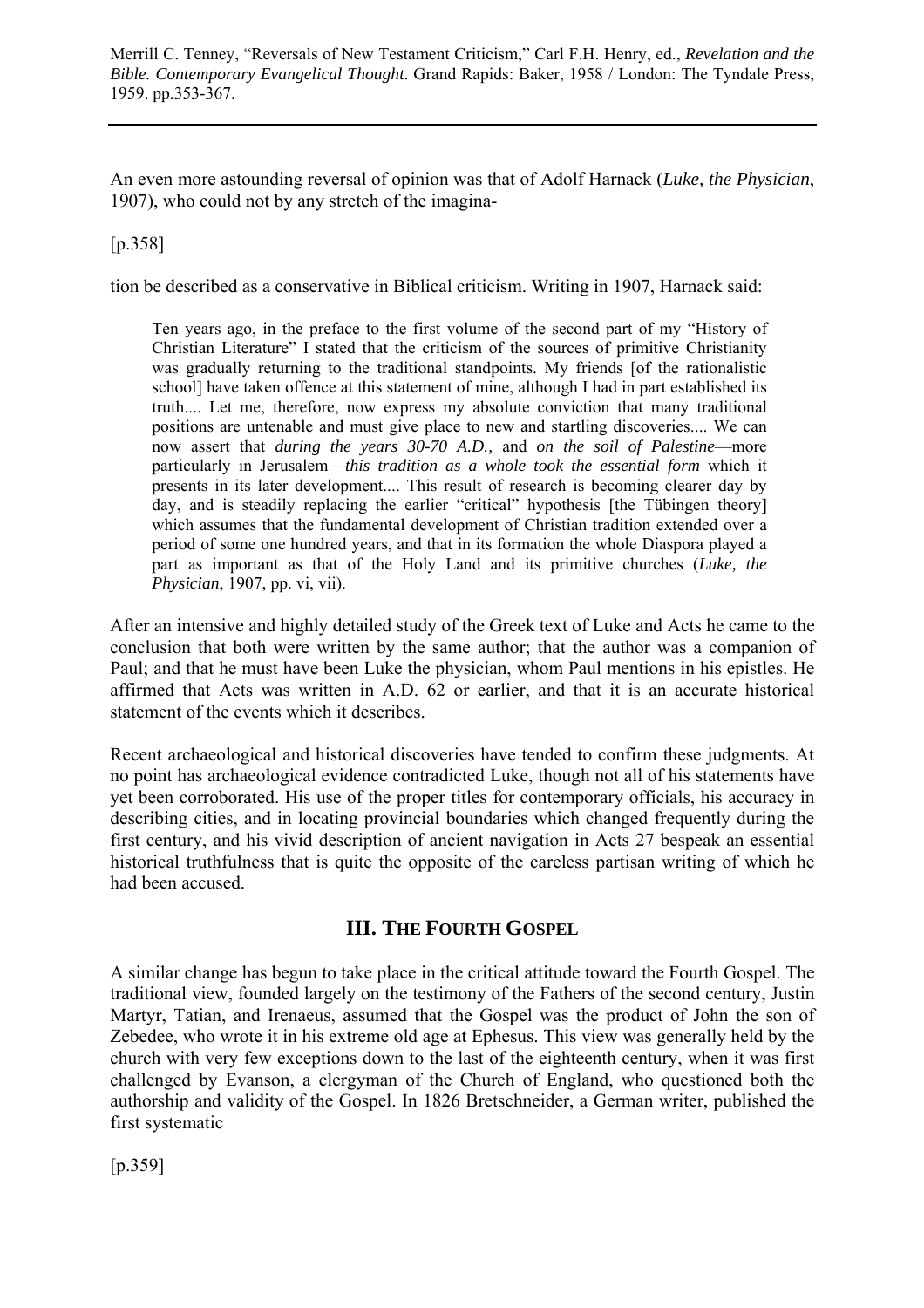criticism of the book. He reached the conclusion that it was written by an unknown Greek using the name of John, who lived in Egypt in the middle of the second century, and that the Gospel was first introduced to Rome and to the world by Gnostics. Baur, of Tübingen fame, followed much the same method of approach and came to the same conclusion that the Gospel was a document belonging to the second century.

Along with the acceptance of a late date there followed inevitably the corollary that the Fourth Gospel was not of apostolic authorship and that it was not historical in content. It came to be regarded as a theological interpretation of the life of Jesus written from a mystical or philosophical standpoint, representing the effect upon Christianity of a fusion of Greek philosophical speculations and of Jewish Messianism. The problem of its relation to the Synoptic Gospels was particularly acute. Many of the differences in statement and in attitude seemed irreconcilable. F. C. Burkitt (*The Gospel History and Its Transmission*, 1906, p. 225), after a survey of the divergence between the accounts of the life of Jesus given by Mark and that given by John, said:

This is something more than mere historical inaccuracy. It is a deliberate sacrifice of historical truth; and, as the Evangelist is a serious person in deadly earnest, we must conclude that he cared less for historical truth than for something else. To render justice to his work we must do more than demonstrate his untrustworthiness as a chronicler.

Burkitt adds also:

It is quite inconceivable that the historical Jesus could have argued and quibbled with opponents, as He is represented to have done in the Fourth Gospel. The only possible explanation is that the work is not history, but something else cast in historical form (*ibid*., p. 228).

Burkitt's position was supported in this country by Benjamin W. Bacon and others of his school. He said in *The Fourth Gospel in Research and Debate* (1910), "On this question we are driven unavoidably to the alternative: Either Synoptics or John" (p. 3). This verdict epitomizes the critical thinking on the Fourth Gospel for most of the first half of the current century.

Both the critical views of the late date and of the unhistorical content have been modified considerably in recent years. The most vigorous rebuttal of the second century date was provided by J. B. Lightfoot in his *Biblical Essays*. He gave a convincing demonstration that the extant external evidence made a late date impossible, and made the following prediction: "We may look forward to the time when it will be held discreditable to the reputation of any critic for sobriety and judgment to assign to this Gospel any later date than the end of the first or the beginning of the second century" (p. 11).

Lightfoot's prediction has been amply justified by more recent develop-

[p.360]

ments in discovery and criticism. In 1935 a small fragment of a papyrus codex of the Fourth Gospel, containing John 18:31-33, 37, 38, was published by the John Rylands Library. It had come into their possession with a mass of other papyri from Professor B. P. Grenfell in 1920,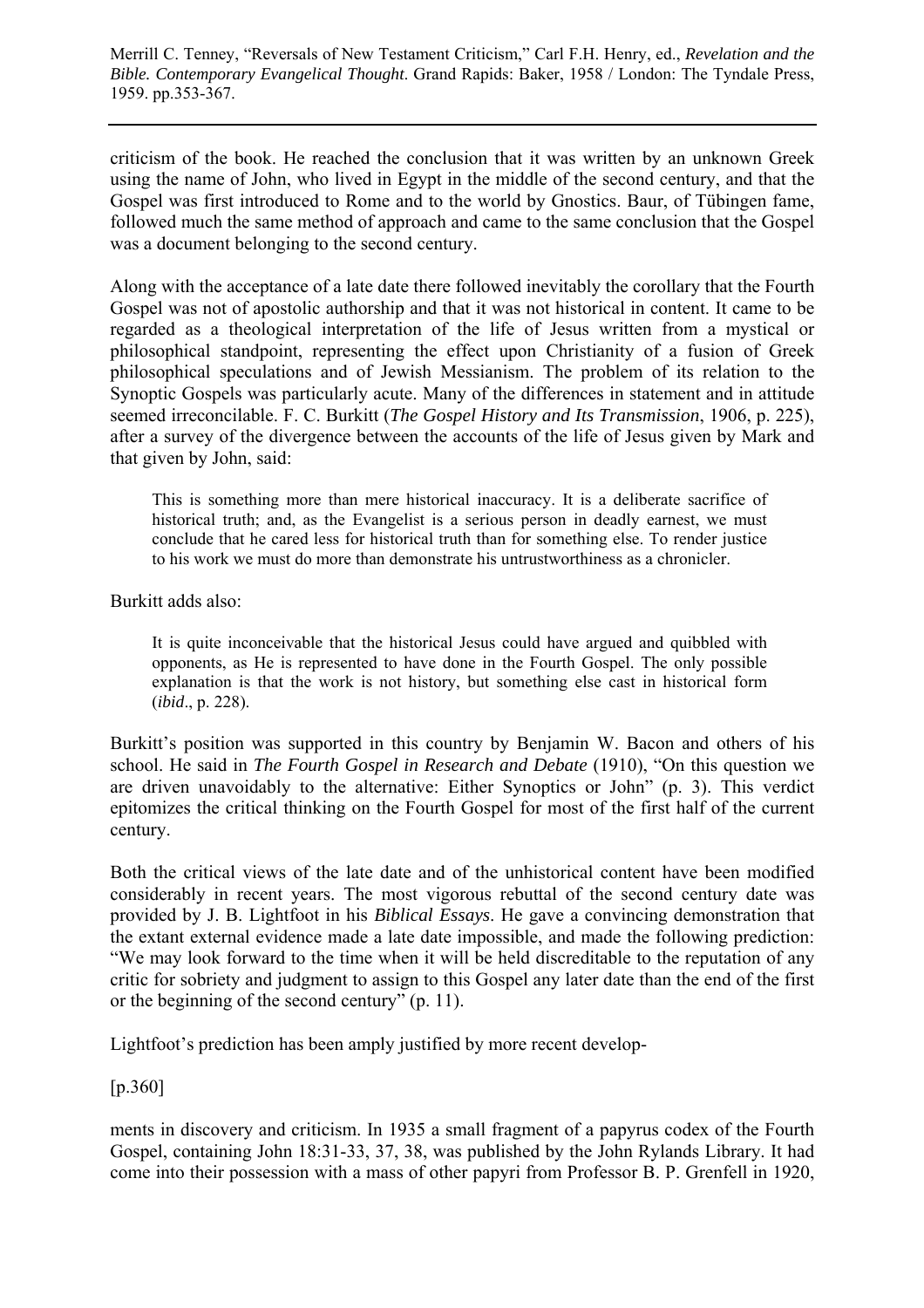and was identified in the process of cataloguing. This tiny fragment, about 2½ by 3½ inches in size, was unquestionably a genuine part of a very early copy of the Gospel written in codex form. Obviously it was intended to be read frequently, rather than to repose in the orderly oblivion of some library. When examined by palaeographers for the style and age of its handwriting, it was found to have close affinity with documents of the second century. Its editor says:

On the whole we may accept with some confidence the first half of the second century, A.D. 100-150, as the period in which P. Ryl. Gk. 457 was most probably written—a judgment which I should be much more loath to pronounce were it not supported by Sir Frederic Kenyon, Dr. W. Schubart, and Dr. H. I. Bell who have seen photographs of the text and whose experience and authority in these matters are unrivalled.

This fragment proves that the Fourth Gospel circulated in Egypt by the first half of the second century. To be circulated at this time it must have been composed previously, and must have been known in the Church for at least a few years. The date of the writing of the Gospel must therefore have been in the last decade of the first century—quite certainly not later than the time of Trajan.

Even apart from such objective evidence as the Rylands Fragment recent critical theories have been changing. A. T. Olmstead, late professor of Oriental History in the University of Chicago, asserted in his work on Jesus in the *Light of History* (1942) that the narratives of John were written in Aramaic before A.D. 40, and were the oldest and most authentic accounts of Jesus' life. He did not submit extensive proofs for his view, but at least he allowed that an early date was possible. Erwin R. Goodenough, in an article on "John, A Primitive Gospel" (*Journal of Biblical Literature*, LXIV [1945] II, 145-182), concluded that there is no reason why the Fourth Gospel could not have been composed as early as A.D. 40. He discarded an evolutionary view of Christianity as "a hypothetical creation," pointing out that if Paul's Christology can be assigned to the sixth decade of the Christian era, there is no inherent reason why John's should be later. As positive arguments for such an early date, he presented (1) the author's apparent ignorance of the Synoptic tradition, (2) the absence of reference to the Virgin Birth, (3) and unfamiliarity with the Eucharist as taught by the Synoptics.

William F. Albright has taken much the same viewpoint in his published works. In *The Archaeology of Palestine* (p. 141) he shows that the court where Jesus appeared before Pilate, called Gabbatha or the Pavement (John 19:53) was the court of the Tower of Antonia, the Roman military headquarters in Jerusalem. It was destroyed in the siege of A.D. 66-70, and the

[p.361]

rebuilding of the city in the time of Hadrian left it buried under the rubble of the ruins. The clear allusion of that Gospel to this place means that the writer knew the condition of the city before A.D. 70, and that he was probably writing from first-hand experience.

Again, in an essay on "Discoveries in Palestine and the Gospel of John," published in *The Background of the New Testament and Its Eschatology* as recently as 1956, Albright contends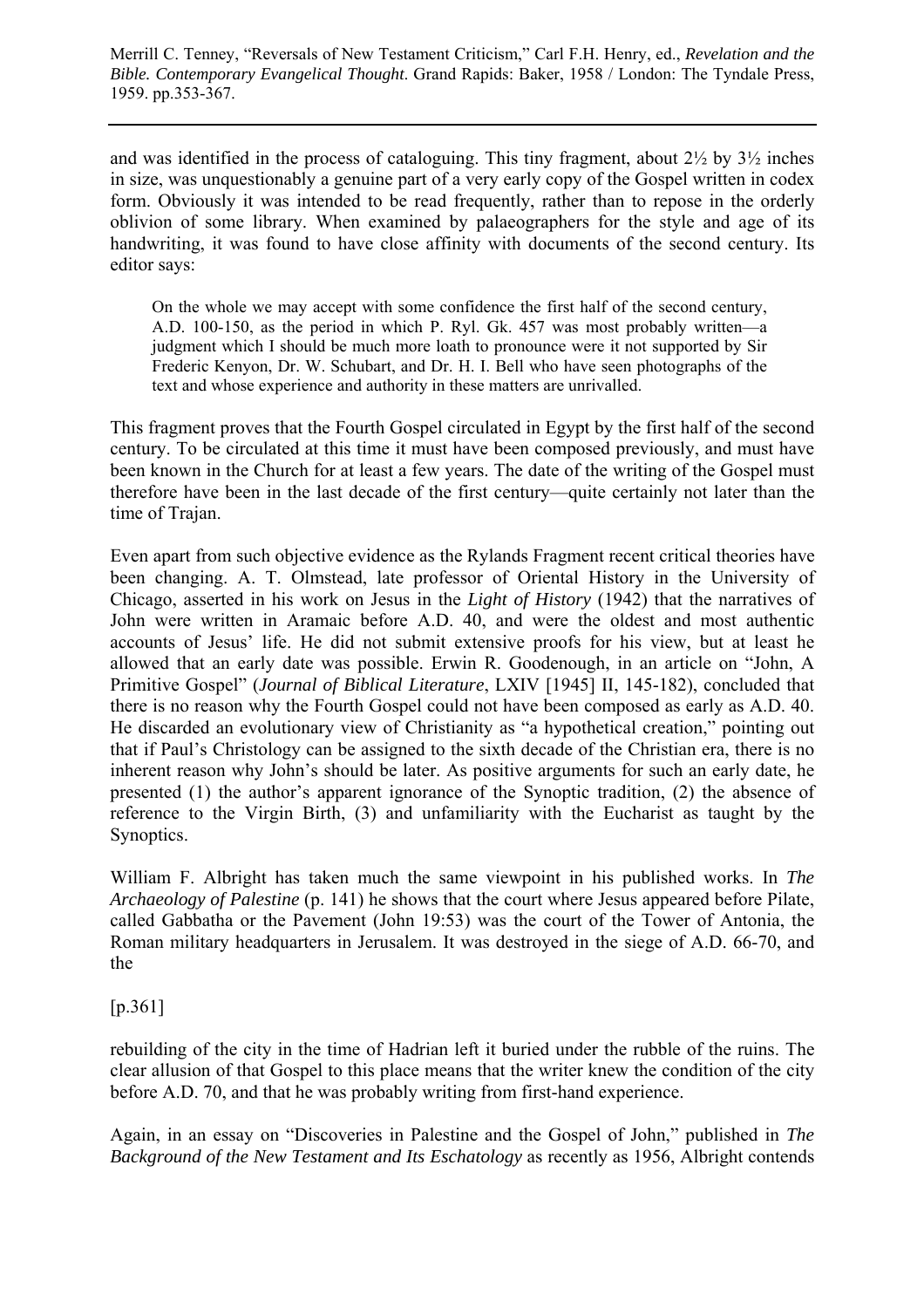that there was a complete decline of Aramaic literature in Palestine under the Seleucids. The Jewish civilization of Palestine was wiped out in the First Revolt. He says:

...if there are correct data in the Gospels or Acts of the Apostles which can be validated archaeologically or typographically, they must have been carried from Palestine in oral form by Christians who left that land before or during the First Jewish Revolt (p. 156).

Albright's observation suggests two conclusions: first, that the Gospel of John was written by a person who lived in Palestine before A.D. 70 and who was acquainted with the data about Jesus as they were circulated in Aramaic; and second, that it was originally written in Greek for a constituency that existed during his later lifetime. It must, therefore, have been written not later than the beginning of the second century, and more probably in the first century.

The Dead Sea Scrolls have cast some light on the Johannine problem. They have shown that Aramaic manuscripts existed in the time of Christ, but if the proportion of Aramaic literature to Hebrew were the same outside of the Qumran community as within it, it must have been sparse. There are relatively few Aramaic writings that appear among the Scrolls. The actual publication of an Aramaic John is not impossible, but is rather improbable. On the other hand, the Scrolls have shown that the vocabulary of John is not alien to the thinking of the earliest Christian community of Palestine. F. F. Bruce has brought out the fact that such expressions as "sons of light," "the light of life," "walking in darkness," "doing the truth," "the works of God" appear in the literature of the Qumran settlement (*Second Thoughts on the Dead Sea Scrolls*, 1956). These phrases show that the Gospel may reflect the pietistic religious terminology of first century Palestine which was used in the Qumran settlement, rather than the mystical language of the Greek world of Alexandria or Ephesus. If so, another objection to the early date of John has been dissolved.

The trend of Johannine criticism today is toward an earlier dating and a Palestinian provenance. The authorship is still debated warmly, for first century dating does not necessitate that John the son of Zebedee wrote the Gospel. There is, however, less objection to ascribing the Fourth Gospel to the disciple of Jesus who leaned on his breast at the last supper than to the "great unknown" hypothecated by Biblical criticism a century ago.

[p.362]

## **IV. THE CRITICISM OF THE PASTORAL EPISTLES**

The Pastoral Epistles of Paul form a united group which possess marked characteristics of their own. Their content bespeaks a settled Church, rapidly becoming institutionalized, with recognized leaders and with increasing internal problems, both ethical and doctrinal. They differ considerably in content from the Travel Epistles, which reflect small groups of Christians who had not yet adjusted to the life of the world around them, and are trying to gain their balance in a novel and confusing situation.

Historical criticism has not been slow to seize upon these differences and to challenge the Pauline authorship. Marcion, in the second century, rejected them from his canon, and did not list them with the epistles of Paul which he accepted as authoritative. His judgment was doubtless prompted more by feeling than by an historical reason, since the teaching of the Pastorals against asceticism would have run counter to the Gnostic philosophy which he held.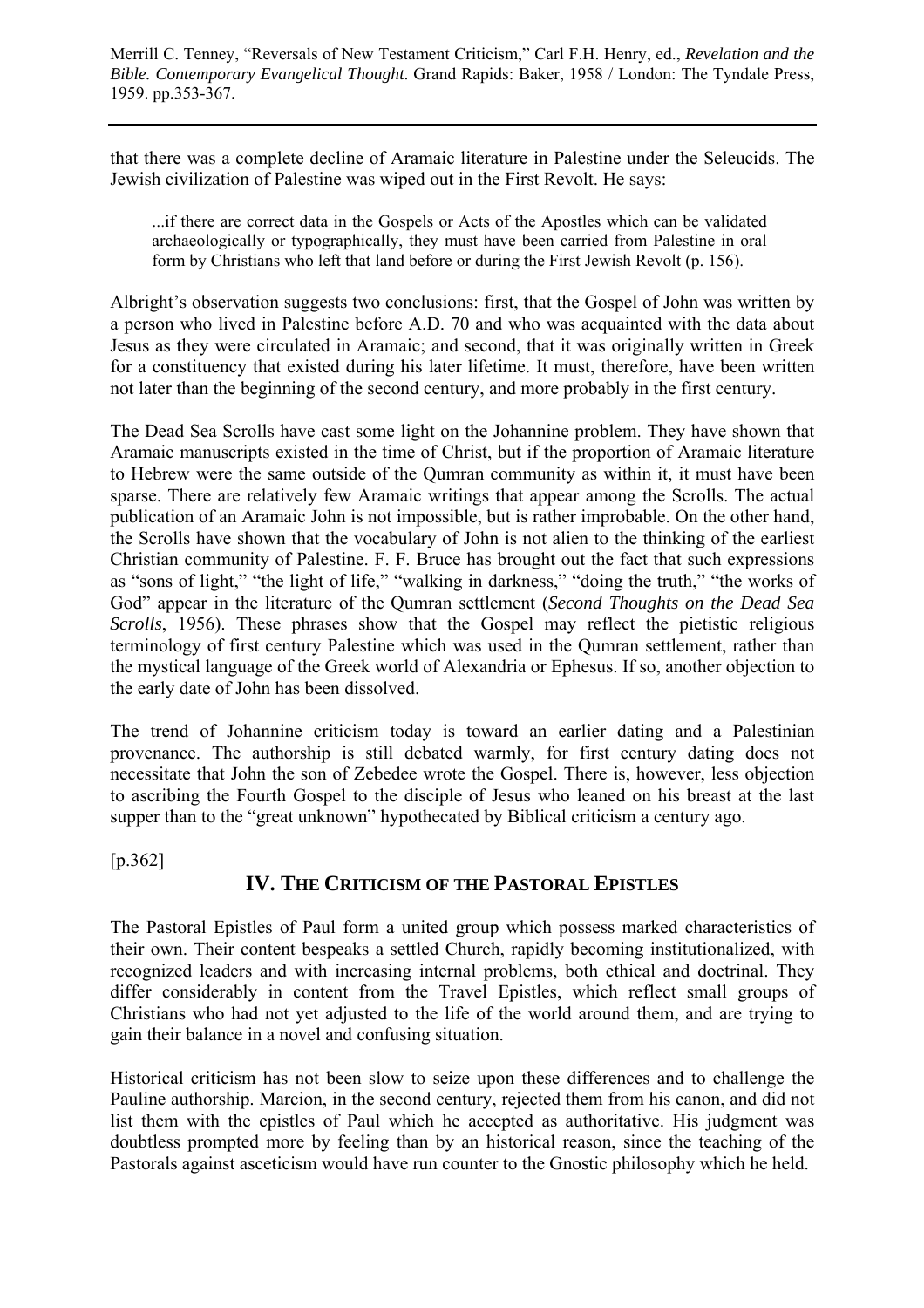In 1807 Friedrich Schleiermacher rejected the Pauline authorship of I Timothy. F. C. Baur in his work on the Pastorals in 1835 contended that it was inconsistent to reject I Timothy and to accept the Pauline authorship of II Timothy and Titus. He excluded all three from the Pauline Canon. The general verdict of New Testament scholars, with a few exceptions, has been the same down to the present day, and in many works on introduction the non-Pauline character of these books is taken for granted.

The arguments for this position are fivefold. First, the Pastorals differ in language and style more radically from the books of the acknowledged Pauline Canon than any one of the latter does from the rest. P. N. Harrison (*The Problem of the Pastoral Epistles*, 1921) argues at length from an exhaustive study of the vocabulary of the Pastorals that it bears a much stronger resemblance to the literature of the second century than it does to the Pauline writings. Of the 848 words used in them which are not proper names, 306 are not found in any of the ten Pauline epistles. Harrison concedes that some passages in the Pastorals are strongly Pauline, and that they probably represent genuine brief notes included in the larger works assertedly written by a later author.

The second objection to the Pauline authorship is that the church polity of the Pastorals is more advanced than that of the pioneer conditions in which Paul labored. The Pauline Church was in its infancy; the Church of the Pastorals is reaching adulthood. Church government had acquired a fixed form, and the officers had well-defined functions rather than being simply itinerant preachers.

Again, the errors combated by these epistles seem to have been more closely related to the heresies of the second century than to those which Paul discussed in his earlier epistles. These doctrinal digressions were the result of a reaction against an accepted standard rather than individual misapprehensions of the initial preaching of the gospel.

[p.363]

In conjunction with the foregoing argument is the corollary that the doctrinal content of the Pastorals reflects a body of truth which has become codified in a creed. The atmosphere does not reflect the creative formation of a new theology in Christ, as does Galatians, but rather the repetition of what has become settled belief.

Finally, the argument has been advanced that the Pastorals cannot be fitted into any known pattern of Paul's life. Their geographical and personal references do not accord with itineraries and contacts mentioned in Acts, and cannot, therefore, belong legitimately to his biography.

On the basis of the preceding arguments general critical opinion has rejected the genuineness of the Pastorals. There have been some notable exceptions, however. Theodor Zahn (*Introduction to the New Testament*) pointed out that the personal references to Paul's companions could hardly be free creations, especially since some of the allusions are uncomplimentary. Legend almost invariably lauds its subjects, and seeks to make them appear saintly. Zahn also questioned why the Pastorals, if they were written in the second quarter of the second century, did not reflect the autocratic rule of the bishops as Ignatius describes it. He asserts that there is no trace of such an attitude in these epistles.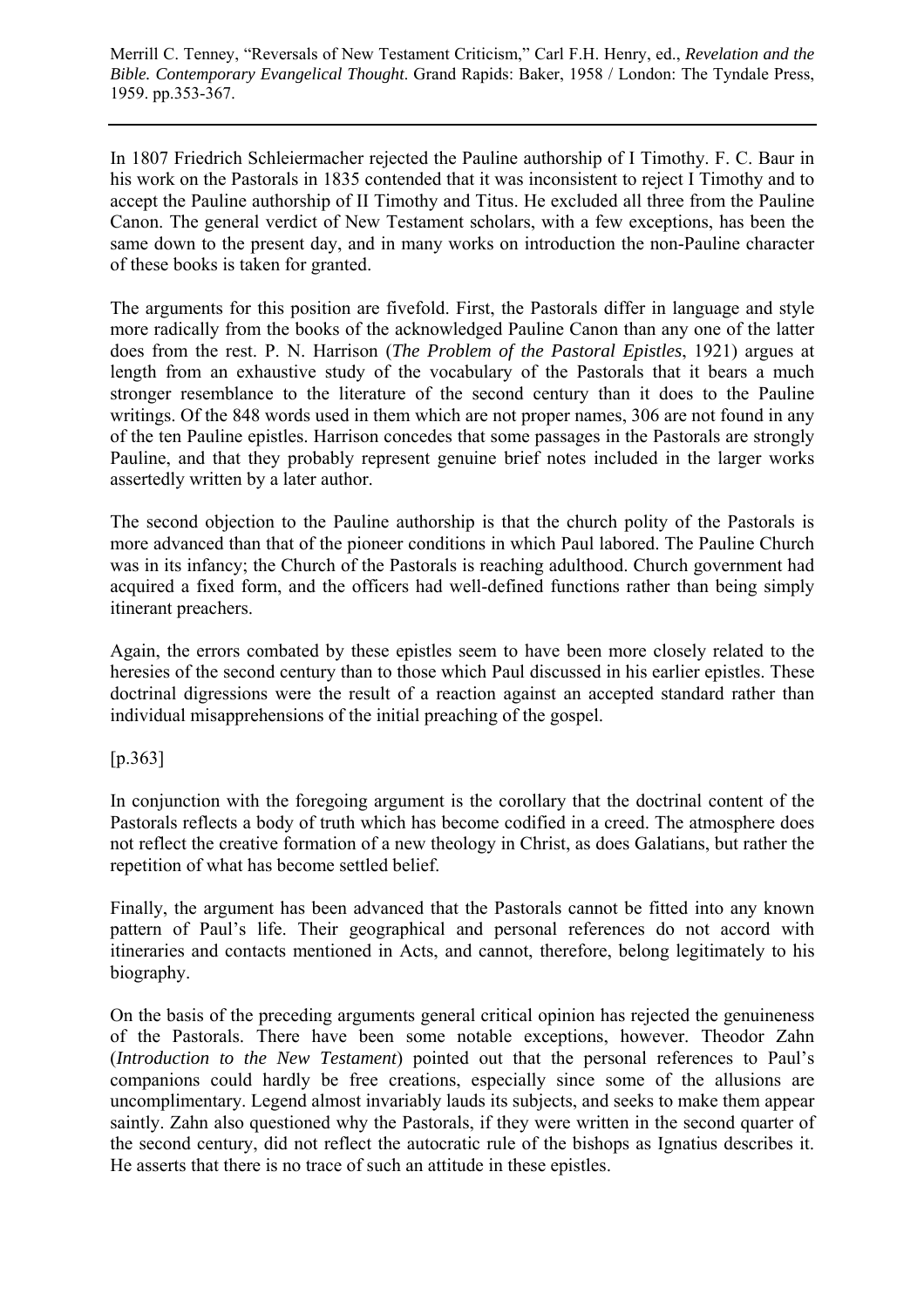From the historical standpoint Sir William Ramsay remarked:

Incidentally we may here note that the tone of the Pastoral Epistles in this respect is consistent only with an early date. It is difficult for the historian of the Empire to admit that they were composed after that development of the Imperial policy towards the Christians which occurred... under the Flavian Emperors (*The Church in the Roman Empire*, 1903, p. 248).

While it is true that the Pastorals describe an ecclesiastical organization different from that of Thessalonians, it is by no means impossible that the change could have taken place within the span of fifteen years, which would be half a generation of growth. The offices mentioned were not to be understood wholly by modern definition. A "bishop" was merely an overseer; not the church official that he is now. Sometimes there was more than one bishop in a given church.

Pherigo, in an article published in 1951, "Paul's Life after the Close of Acts," in the *Journal of Biblical Literature*, argued that Paul must have been released after the two-year imprisonment chronicled in Acts, and that he died later in Rome under Nero, as tradition states. He avers that a forger would not have assumed release and imprisonment had there not been good reason for believing in them. Genuine or spurious, the Pastorals thus speak of a chapter in Paul's life that the New Testament does not record elsewhere. There is, therefore, room for the writing of the Pastorals by Paul between A.D. 62 and 65 in the general pattern of his career.

F. J. Badcock in *The Pauline Epistles* (1937) attacked the problem of the vocabulary which had been posed by P. N. Harrison. "I shall try to prove,"

[p.364]

he said, "(1) that there are no words employed which might not well have been in use in St. Paul's time...; and (2) more generally, that Dr. Harrison has set himself an impossible task" (pp. 115 ff.).

Accepting the list of words and phrases given in the appendix to Thayer's *Greek-English Lexicon of the New Testament* as peculiar to the Pastoral Epistles, he started with a count of 197. From these he deducted ten that were alternate or erroneous readings in the text, or as occurring elsewhere in the New Testament. The words used in common with the Septuagint, which would be available to any Christian writer in the apostolic period, may also be subtracted, amounting to 73. Thirty more are used in the classical authors; Aristotle and Strabo supply nine more; and ten are used by non-Christian authors contemporary with the apostolic age. Of the remaining vocabulary, a large part can be accounted for on the basis of analogy with known terms or by formulation from the needs of church life. He comes to the conclusion that there are no terms in the Pastorals that are demonstrably later than the first century. Harrison's thesis that the Pastorals must be late because of their language is not supported by the facts. Badcock concludes that the Pastorals "belong to the time anterior to the First Epistle of Clement, and are at least substantially Pauline."

Although Badcock takes the view that "The hand is the hand of an editor or redactor, but the voice is the voice of Paul, and no other" (p. 529), it is obvious that he has been compelled by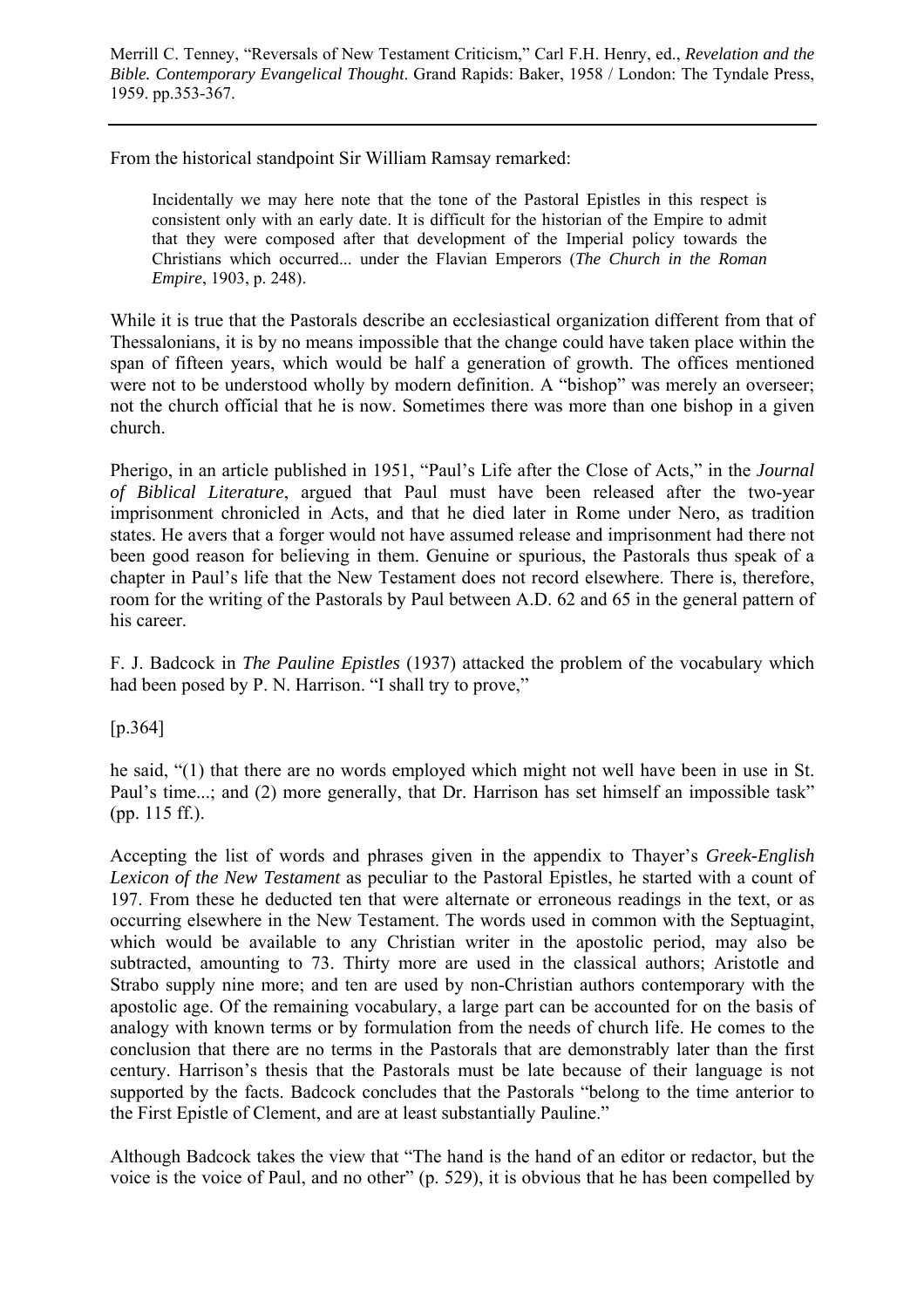the force of the content of the epistles to concede that they are essentially Pauline. He suggests that they are notes left by Paul which one of his assistants put into epistolary form after his death in Rome.

While Badcock does not completely reverse the critical position on the Pastorals, the concession that he makes shows that he is not fully convinced of its truth. A more positive attitude is assumed by E. K. Simpson in his commentary on *The Pastoral Epistles* (1954). He shows that many words and features appear that are distinctly Pauline, and that the dissimilarities between these documents and the uncontested Pauline writings are really no greater than the disparities between Tennyson's *In Memoriam* and his *Northern Farmer*. Simpson champions boldly the Pauline authorship.

Even more recently William Hendriksen in his *New Testament Commentary: The Pastoral Epistles* contends that in this controversy the burden of proof is wholly on the negative side. His discussion is extensive, and he holds that many phenomena which have been interpreted as fatal to the Pauline origin of the Pastorals may really be in its favor.

For instance, he points out that out of the 306 new words found in the Pastorals that do not occur in the ten undisputed epistles of Paul, only nine are found in all three letters. "If dissimilarity in new vocabulary proves different authorship, something can be said for the proposition that a different author would have to be posited for each of the Pastorals" (p. 8).

[p.365]

Thus the argument that a large proportion of new words must necessarily call for a different author proves too much, for the Pastorals are generally acknowledged to have been written by the same man.

Hendriksen notes that the Pastorals have many positive Pauline features. The author's attitude of concern for his addressees is Pauline. His use of figures of speech, of lists of virtues or vices, his occasional play upon words, his employment of long compounds, and the frequent allusion to individuals by name are all Pauline characteristics (pp. 13-17).

While he concedes that the Pastorals differ in many ways from the other Pauline epistles, he shows that there are no insuperable objections to the Pauline authorship, and he makes a good case for their acceptance in the Pauline Canon.

## **V. THE NEW TREND IN TEXTUAL CRITICISM**

Ever since the printing of Erasmus' Greek Testament in the beginnings of the Reformation there has been a steady attempt to improve and to clarify the text of the New Testament. From the *Textus Receptus* of Stephanus, hastily patched together from the first convenient manuscripts that scholars could find to provide a basic text, to the carefully formulated text of Westcott and Hort, there has grown a Greek Testament which presumably is a close approximation of the original. Westcott and Hort edited the manuscript evidence by a set of principles which gave an objective basis for choice of variant reading, and which sifted them as accurately for error as any procedure could.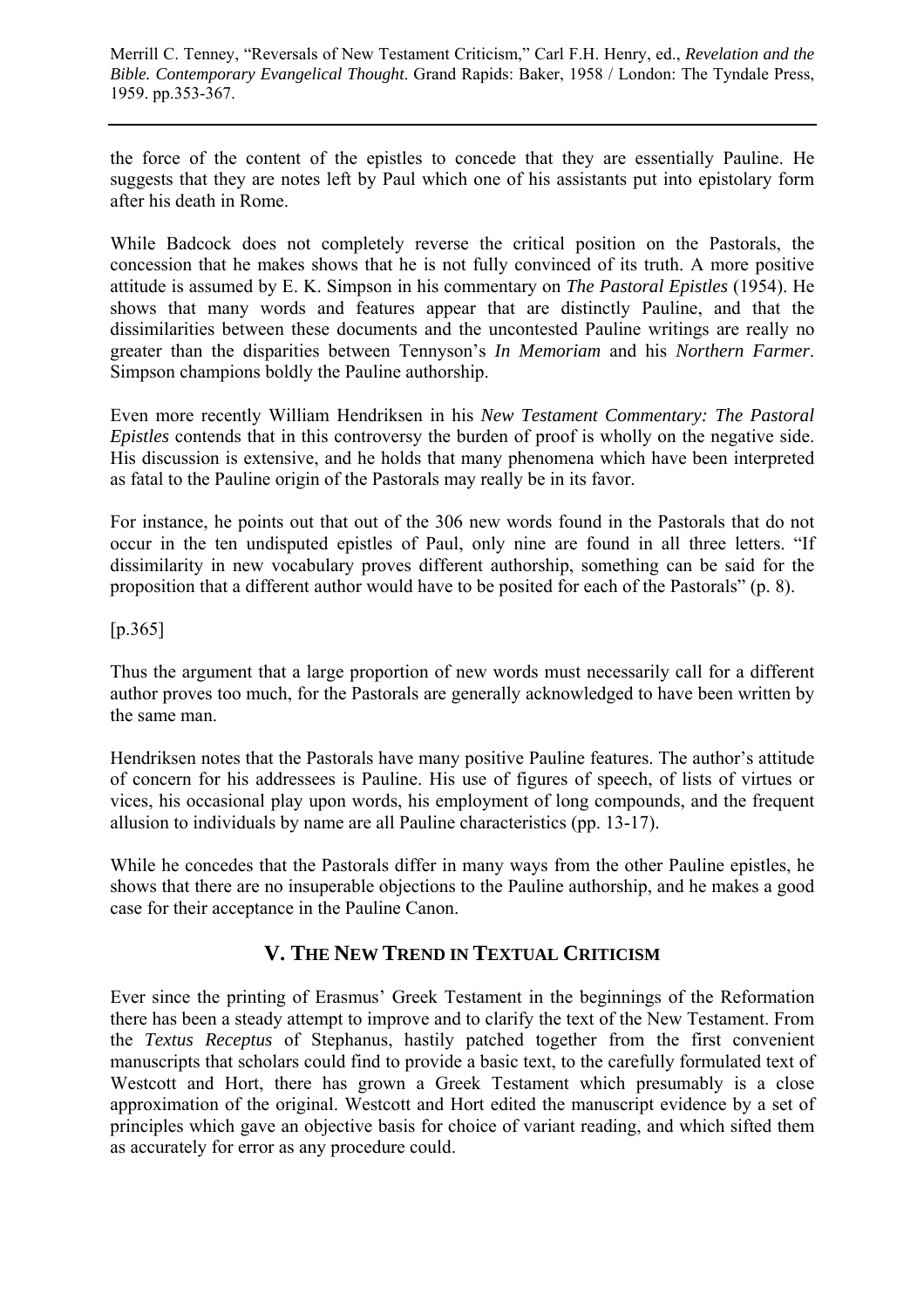Through their genealogical method which classified the texts of the manuscripts, versions, and fathers into groups which could be evaluated as units, Westcott and Hort succeeded in eliminating some of the grosser mistakes and in making a closer approach to the original. They demonstrated that the bulk of the manuscripts followed the "Syrian" text of the fourth century, a revision made in Antioch which was antedated by the "Western," "Neutral," and "Alexandrian" families of text. Since the "Alexandrian" consisted chiefly of numerous small refinements of the "Neutral," it could not be given much separate weight. Consequently, the choice lay between the "Western" text, a somewhat cruder but more detailed text existing chiefly in the Old Latin, Old Syriac, and in the Latin fathers. The "Neutral" text was supposed to have been the oldest and purest of all. The editors so named it because they thought it to be free of perversions and corruptions. They based it chiefly on Codices Sinaiticus and Vaticanus, which were at that time the oldest complete vellum manuscripts known.

The text which they produced is still probably the best critical text available, but it cannot be considered as a final criterion of what the original manuscripts were. In the first place, the whole genealogical method has been called in question. One might almost as well attempt to reconstruct the

[p.366]

features of his great-grandfather by adding together the features of his descendants as to reproduce exactly the original text from the faulty copies which have descended from it. It is true that when a series of manuscripts are copied from one original their united worth is no more than that of the archetype from which they were drawn. The subjective factors of judgment are still great, however; and the possibility of individual variants apart from family relations is so great that Ernest C. Colwell has argued for individual critical judgment upon each variant rather than judging by use of the family to which the variant belongs ("Biblical Criticism: Lower and Higher" in *Journal of Biblical Literature*, LXVII, 1948, pp. 1-5).

A second problem was posed by the discovery of the "Caesarean" family. The term is probably a misnomer, for the examples of this type of text have been found in Egypt as well as in Caesarea. It is supposed to have been the text used in Caesarea by Origen, perhaps according with the type of Testament that he found there. It has been reconstituted for a part of Mark by Lake and Blake, and on the Westcott and Hort theory makes a new family in the manuscript tradition. Its variants show that there was another class of text available in the third century which had not previously been taken into consideration when the supremacy of the "Neutral" text was accepted.

The discovery of the Chester Beatty papyri (p 45, 46, 47) of the Gospels, Acts, and Revelation, and of the Bodmer papyrus of John (p 66) has raised new questions about the finality of the Westcott and Hort text. Since the manuscripts of the "Neutral" text belong to the fourth century at the earliest, the newly discovered papyri, which belong to the third century, antedate it by a hundred years. It is possible that where the WH text differs from the papyri, it might be wrong. The papyri do not accord exactly with any of the "families," and since they are older, they may approximate more nearly the originals than Westcott and Hort.

A third factor in revising the standing of the WH text is the new estimate of the "Western" readings. Westcott and Hort admitted that this text was equally as ancient as the "Neutral," but thought it to be more loosely copied, and hence more corrupt. As a matter of fact, it was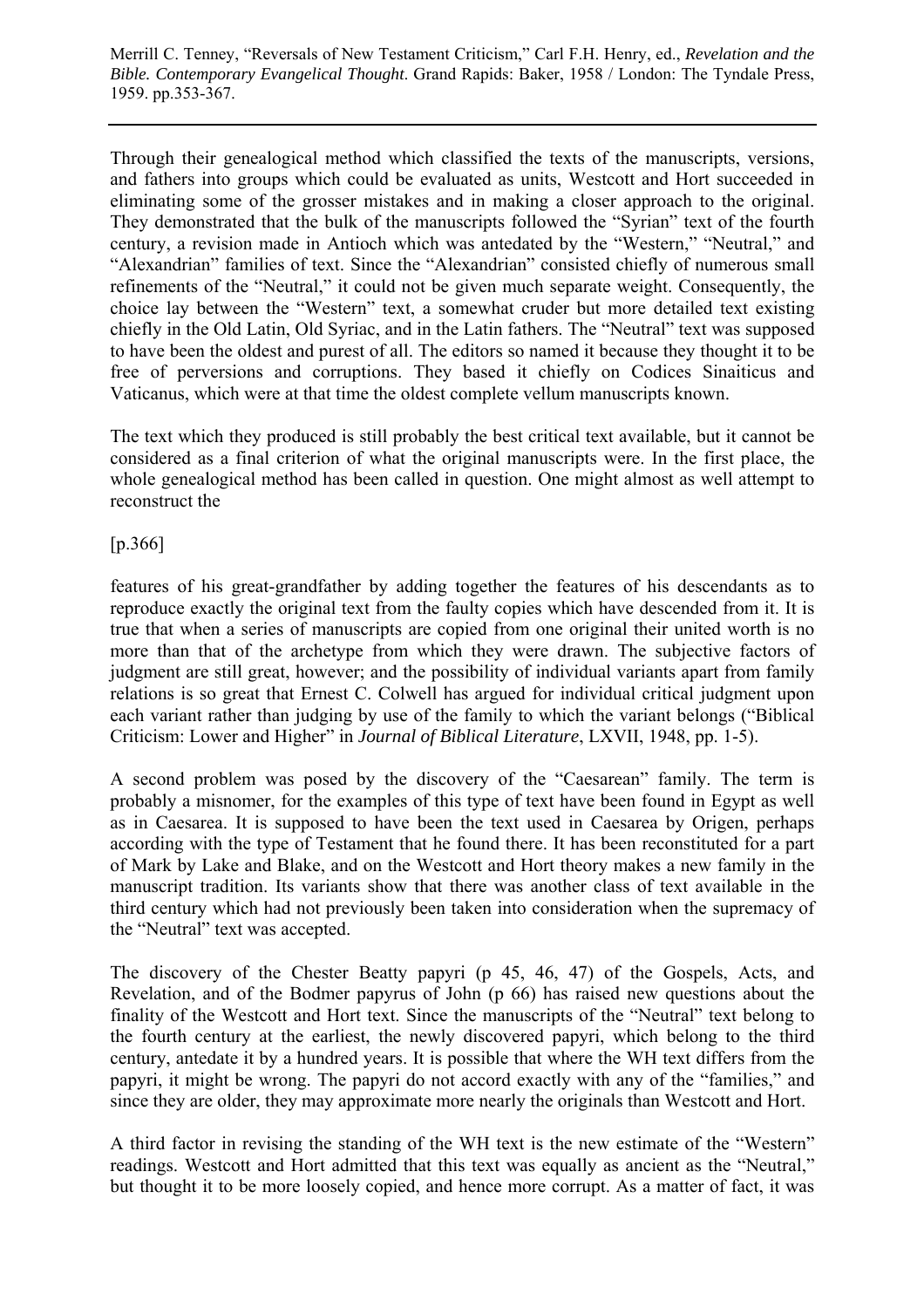used more widely than the "Neutral," and despite its oddities, in some passages was conceded even by Westcott and Hort to be more trustworthy. The most recent venture in the field of textual criticism, the creation of a larger critical text of the New Testament based on the *Textus Receptus* and including collations of all the major manuscripts, will doubtless show that the WH text was not infallible, although it was undeniably the best up to its time.

The foregoing changes in the conclusions of New Testament criticism are sufficient to show that while much has been learned from the application of its principles, it is still in a fluid state. As new facts become available, the "assured results" of yesterday must often be altered or abandoned. In the attempt to fill the gaps of knowledge by hypotheses some errors are inevita-

[p.367]

ble, and there is little room for insisting dogmatically that the theories are correct when their foundations are so often unsure.

To assert with finality that Q existed in a certain form, or that Acts is unhistorical, or that John is a product of the late second century simply because the conclusion logically follows from a theory is unsafe indeed. It is just as naive to accept the latest theory because it is new as to cling to tradition because it is old. Insufficient information may make the premises of the theory faulty, and consequently unreliable.

From the earliest period of the Church's history the Scriptures have been exposed to critical scrutiny. Their friends have sought to protect them from attack, and their enemies have sought to discredit them by the use of the same tool. Biblical criticism has stimulated a fuller investigation of the background of the Scriptures, and to an evangelical thinker it provides a powerful tool for apologetic preaching. The instrument is a useful servant, but it may become a bad master; for the "critical mind" may become so critical that it loses the truth it is trying to illumine.

Two things become increasingly apparent as the critical process of developing hypotheses and the consequent verification or contradiction of them continues: speculative theories and attacks upon the veracity and authenticity of the Scriptures tend to lose their support as the field of knowledge broadens, and fuller research increases the tenability of a conservative attitude in Biblical studies. Time is on the side of the believer who has confidence in the eternal truth of God revealed in the Scriptures.

[p.408]

#### **BIBLIOGRAPHY**

W. F. Albright, "Recent Discoveries in Palestine and the Gospel of St. John," in *The Background of the New Testament and Its Eschatology*, pp. 153-171.

Henry J. Cadbury, *The Book of Acts in History*. London: A. & C. Black, 1956.

William Hendriksen, *New Testament Commentary: I & II Timothy and Titus*. Grand Rapids: Baker Book House, 1957.